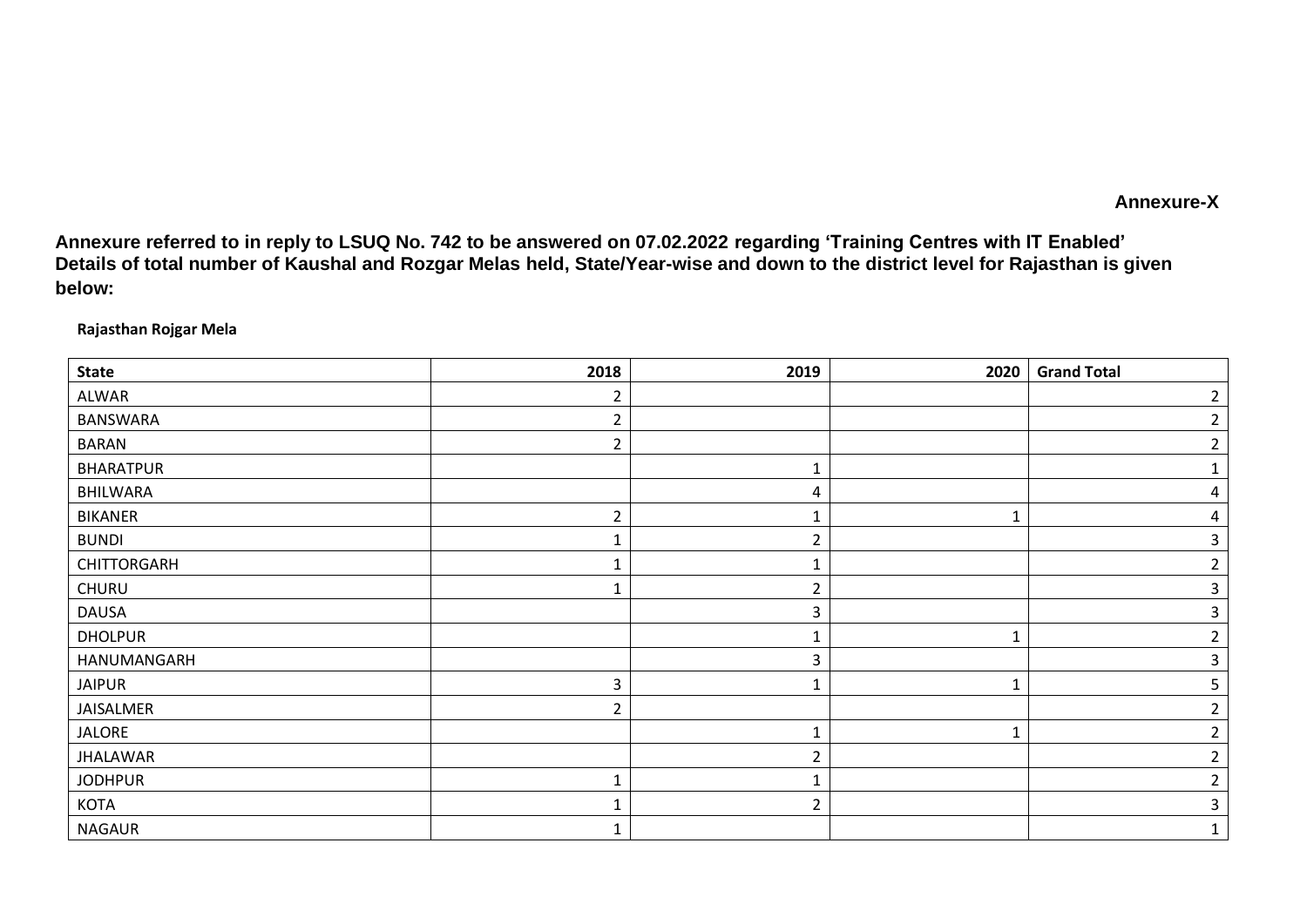| PALI               |    |    |    |
|--------------------|----|----|----|
| PRATAPGARH         |    |    |    |
| RAJSAMAND          |    |    |    |
| <b>SIKAR</b>       |    |    |    |
| SRI GANGANAGAR     |    |    |    |
| <b>TONK</b>        |    |    |    |
| <b>UDAIPUR</b>     |    |    |    |
| <b>Grand Total</b> | 25 | 36 | 67 |

## **Rajsthan Kaushal Mela**

| <b>State</b>         | 2016 | 2017         | 2018           | 2019 | <b>Grand Total</b> |
|----------------------|------|--------------|----------------|------|--------------------|
| Rajasthan            | 1    | 105          | 50             | 1    | 157                |
| Ajmer                |      | 3            | 4              |      | 7                  |
| Alwar                |      | 3            | 3              |      | 6                  |
| Baran                |      |              | 1              |      | 1                  |
| Bharatpur            |      | 3            |                |      | 3                  |
| Bhartapur            |      | $\mathbf{1}$ |                |      | 1                  |
| Bhilwara             | 1    |              | 1              |      | $\overline{2}$     |
| Bhilwara             |      |              | $\overline{2}$ |      | 2                  |
| Bhiwani              |      |              | $\mathbf 1$    |      | 1                  |
| Bhiwani-             |      |              |                |      |                    |
| Mahendargarh         |      |              | 1              |      |                    |
| Chirawa              |      |              | 1              |      | 1                  |
| Chittorgarh          |      |              | 1              |      | 1                  |
| Churu                |      | $\mathbf 1$  |                |      | 1                  |
| Ganganagar           |      |              | $\mathbf 1$    |      | 1                  |
| <b>Gangapur City</b> |      | $\mathbf{1}$ |                |      | 1                  |
| Hanumangarh          |      | 13           |                |      | 13                 |
| Jaipur               |      | 10           | 3              |      | 13                 |